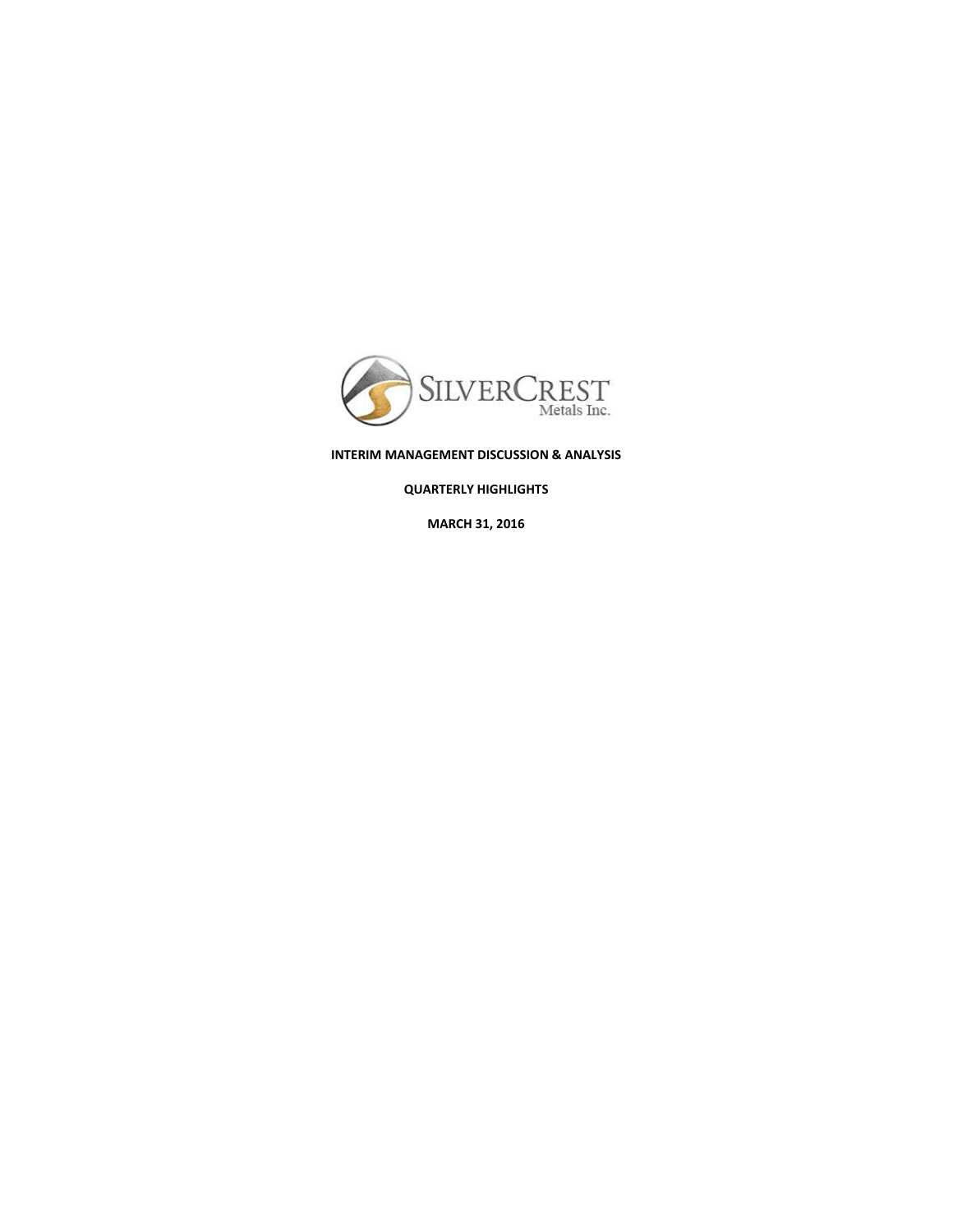# **SILVERCREST METALS INC. INTERIM MANAGEMENT'S DISCUSSION AND ANALYSIS – QUARTERLY HIGHLIGHTS QUARTER ENDED MARCH 31, 2016 TSX.V:SIL**

This Interim Management's Discussion and Analysis – Quarterly Highlights ("Interim MD&A") is an overview of all material information about SilverCrest Metals Inc.'s (the "Company" or "SilverCrest") operations, liquidity and capital resources for the three month period ended March 31, 2016. The Interim MD&A should be read in conjunction with the unaudited condensed consolidated interim financial statements for the three months ended March 31, 2016 and 2015, and the related notes contained therein which have been prepared under International Accounting Standard 34 – *Interim Financial Reporting* as issued by the International Accounting Standards Board. The following should also be read in conjunction with the audited consolidated financial statements for the year ended December 31, 2015, and the related notes contained therein. All amounts are stated in Canadian dollars unless otherwise indicated. Additional information related to the Company is available for view on SEDAR at [www.sedar.com](http://www.sedar.com/) and on the Company's website [www.silvercrestmetals.com.](http://www.silvercrestmetals.com/) The effective date of this Interim MD&A is May 26, 2016. This Interim MD&A contains forward-looking information. Reference to the "Cautionary Statement and Forward-Looking Statement Disclaimer" on page 5 of this Interim MD&A is advised.

# **HIGHLIGHTS**

# **Exploration – Las Chispas**

In 2016, the Company's main focus is the Las Chispas property ("Las Chispas"). Details of the Company's other properties are available on the Company's website, [www.silvercrestmetals.com.](http://www.silvercrestmetals.com/) Las Chispas property is located approximately 180 kilometres northeast of Hermosillo, Sonora, Mexico. The property consists of 18 concessions totaling 1,327 hectares. Las Chispas is in a prolific mining area with nearby precious metal producers. Historical reports indicate the presence of 14 veins in the district of which only three (Las Chispas, William Tell and Babicanora) have been previously mined extensively in the early 1900s, but none of which appear to have been drilled.

In early 2016, the Company completed initial general exploration activities on the Las Chispas project, including mapping, sampling and geochemical analysis. As a result of the initial work, the Company began in March 2016 rehabilitation of several historic silver-gold mines at its Las Chispas project and a surface drilling program of approximately 3,000 metres. The plans are to access and evaluate most of the estimated six kilometres of historic underground workings at Las Chispas. The Company estimates that this initial rehabilitation will take several months to complete and will consist of cleaning and securing all underground areas, removing historic backfill and stockpiling for possible future processing, building a ladder system to access multiple levels, detailed mapping and sampling of accessed workings, and implementation of overall safety protocols. Estimated cost of this initial rehabilitation program is \$150,000 to \$200,000 and the all-in cost for the surface drilling program is \$1 million.

Underground rehabilitation update

- Accessed about two kilometres of the estimated six kilometres of underground workings.
- Completed initial detailed underground channel sampling, collecting 36 continuous channel samples at intervals every estimated 2.5 metres across the width of the vein for approximately 75 metres.
- Received sample results averaging 1.1 metres of 2.4 gpt gold and 174.9 gpt silver, or 358.1 gpt silver equivalent (75:1 Au:Ag) (uncut, undiluted) over a 75 metre strike length. All assays were completed by ALS Chemex in Hermosillo, Mexico and North Vancouver, BC. The following table summarizes the 17 most significant results of the 36 samples collected:

| william Tell vein                         |                |        |        |           |
|-------------------------------------------|----------------|--------|--------|-----------|
| Sample Type                               | True Width (m) | Au gpt | Ag gpt | AgEq gpt* |
| Channel                                   | 0.9            | 24.5   | 780.0  | 2,617.5   |
| Channel                                   | 0.5            | 2.0    | 193.0  | 341.9     |
| Channel                                   | 0.9            | 2.4    | 126.0  | 304.5     |
| Channel                                   | 1.1            | 7.5    | 116.0  | 678.5     |
| Channel                                   | 0.6            | 0.1    | 356.0  | 361.3     |
| Channel                                   | 0.7            | 6.0    | 419.0  | 869.8     |
| Channel                                   | 0.7            | 2.2    | 188.0  | 350.0     |
| Channel                                   | 1.1            | 7.4    | 284.0  | 842.0     |
| Channel                                   | 0.8            | 3.7    | 160.0  | 433.8     |
| Channel                                   | 1.2            | 1.8    | 225.0  | 359.3     |
| Channel                                   | 0.5            | 2.5    | 453.9  | 640.5     |
| Channel                                   | 1.2            | 0.7    | 267.0  | 316.6     |
| Channel                                   | 1.2            | 1.3    | 327.0  | 421.9     |
| Channel                                   | 0.6            | 8.5    | 345.0  | 984.8     |
| Channel                                   | 1.6            | 1.5    | 441.0  | 553.1     |
| Channel                                   | 1.2            | 5.8    | 84.0   | 517.5     |
| Channel<br>$\frac{1}{2}$<br>$- - - - - -$ | 0.8            | 7.9    | 560.0  | 1,150.3   |

**William Tell Vein**

\*AgEq based on 75:1 Au:Ag

# Surface drilling update

- Completed drilling of six holes for a total of 1,500 metres.
- All holes have intersected quartz stockwork and veining, and are currently being logged and sampled.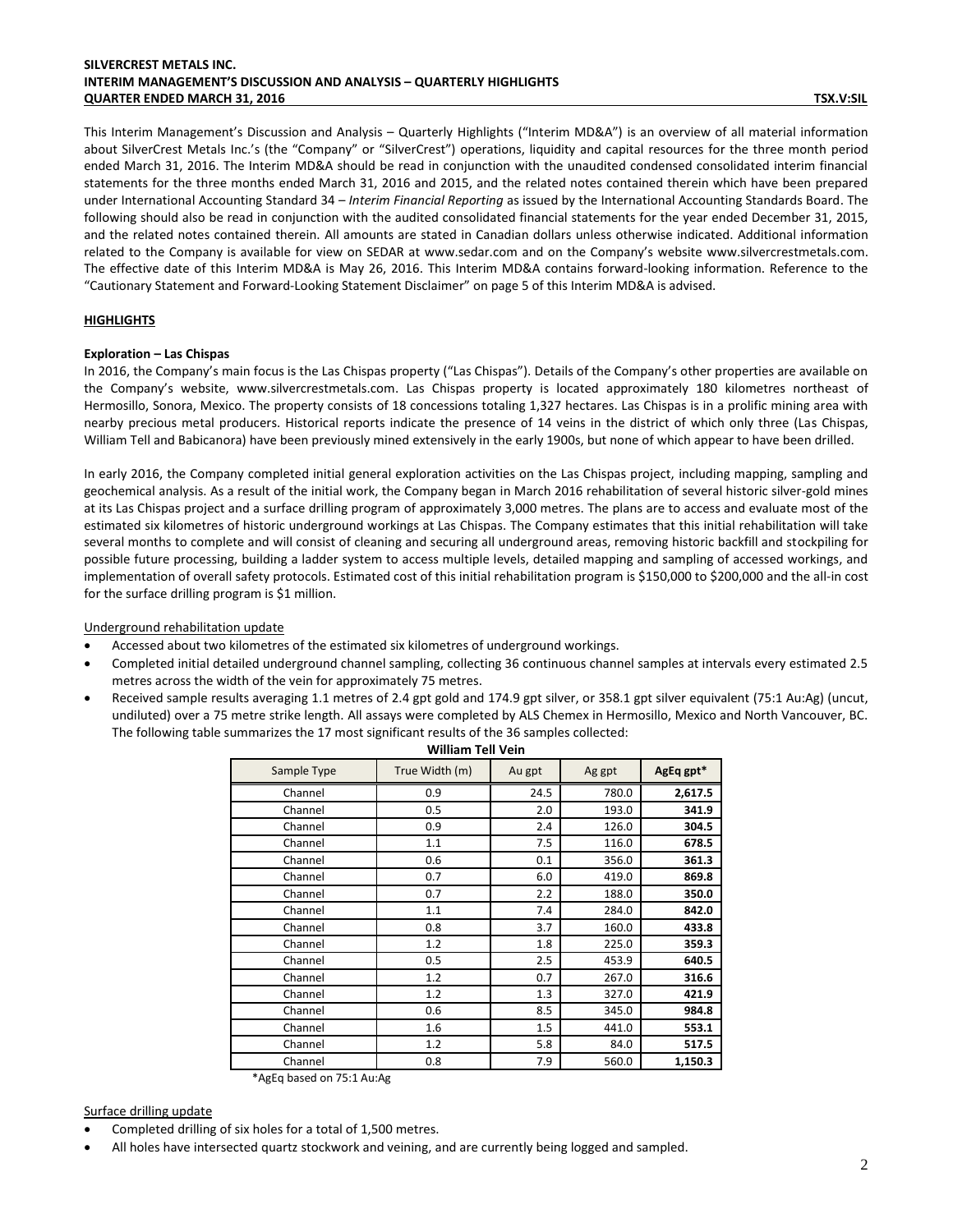Applied for a MIA (Environmental Impact Statement) for an underground drilling program of 2,000 metres to test potential nearsurface resource areas and deeper extensional targets of below the historical workings. Minimal underground work is required to begin underground drilling. Depending on permitting, this program is expected to start in the second half of 2016. This permit also includes the extraction of a 100,000-tonne bulk sample for testing and processing off site.

For additional information on the initial rehabilitation and surface drilling programs and underground channel sample results, please refer to the Company's news releases dated March 2, 2016, and April 28, 2016, available on [www.silvercrestmetals.com](http://www.silvercrestmetals.com/) and under the Company's SEDAR profile on [www.sedar.com.](http://www.sedar.com/) All assays were completed by ALS Chemex in Hermosillo, Mexico, and North Vancouver, BC.

# **Exploration – Huasabas**

As previously planned, drilling was completed during the three months ended March 31, 2016, at the Company's 100% owned Huasabas property located in Sonora, Mexico. Approximately 1,091 metres of drilling were completed in 5 core holes. Drill results indicate the presence of a large epithermal system with up to 225 metres of drill intercepted breccias, stockwork veining and banded veins in Tertiary volcanics. Geochemical assay results show that the near surface mineralization is close to the top of the epithermal system with strong Au-Ag-Ba-Sb-As-Hg anomalies. Drill results for the first 5 holes showed multiple intercepts from 5 to 10 metres wide grading 0.1 to 0.3 gpt Au and 5 to 15 gpt Ag. Having established the presence of a large epithermal system, the Company's next steps will be to test the system's extensions to determine the presence of potential economic mineralization. Given the results and the minimal holding cost for the project, the Company's current plan is to maintain the property for future work and currently focus on its Las Chispas Project.

#### **Corporate**

Subsequent to March 31, 2016, the Company issued 91,683 common shares at \$0.06 per share and issued 50,000 common shares at \$0.16 per share for gross proceeds of \$13,501, related to the exercise of stock options, and the Company issued 162,500 common shares at \$0.20 per share for gross proceeds of \$32,500, related to the exercise of warrants.

# **RESULTS OF OPERATIONS AND FINANCIAL CONDITIONS**

During the three months ended March 31, 2016, comprehensive loss was \$390,147 (December 31, 2015 – \$546,735). The significant variation between the first quarter of 2016 ("Q1, 2016") and the fourth quarter of 2015 ("Q4, 2015") included the following:

- Exploration expenditures decreased to \$7,867 (December 31, 2015 \$23,675), as the Company's increased due diligence work on potential mineral properties during Q4, 2015.
- Foreign exchange resulted in an unrealized loss of \$125,349 (December 31, 2015 unrealized gain of \$111,760) from strengthening of the Canadian dollar compared to US dollar during Q1, 2016, from Q4, 2015. As at March 31, 2016, the Company is primarily exposed to foreign currency risks through holding US dollar cash and cash equivalents of \$2.2 million Canadian dollar equivalents (December 31, 2015 – \$2.4 million).
- Professional fees decreased to \$30,312 (December 31, 2015 \$97,614) for general corporate legal fees in Canada and Mexico and accrual for the Company's 2016 year-end audit and tax. During Q4, 2015, \$69,136 was for legal fees related to stock option grants, incorporation, listing the Company on the TSX-V, and \$15,000 for accrual of the Company's year-end audit and tax fees;
- Regulatory and transfer agent fees decreased to \$3,998 (December 31, 2015 \$20,374). During Q4, 2015, the Company paid \$20k for its TSX-V listing application.
- Share-based compensation decreased to \$7,099 (December 31, 2015 \$376,998) for stock options granted in December, 2015, to personnel performing investor relation functions. During Q4, 2015, the Company recorded \$191,543 for stock options exchanged under the plan of arrangement dated October 1, 2015 and \$185,455 for the 2,340,000 stock options granted in December, 2015. Except for stock options granted to personnel performing investor relation services, stock options granted in December 2015 were fully vested on the date of grant.
- Shareholder and investor relations increased to \$26,966 (December 31, 2015 \$11,875) as the Company increased the number of vendors and services related to website, advertising and investor relations.
- Technical consultants increased to \$11,070 (December 31, 2015 \$nil) as the Company engaged consultants during Q1, 2016 for performing due diligence work on potential mineral property acquisitions.
- Tradeshow and travel increased to \$37,212 (December 31, 2015 \$7,114) as the Company increased travel activities to attend trade shows in North American and evaluate potential mineral properties in Mexico.

# **CASH FLOW**

The Company has financed its operations to date primarily through the issuance of common shares. The Company currently has no operations from which to derive revenues. As at March 31, 2016, cash and cash equivalents decreased to \$4,347,607 (December 31, 2015 – \$5,241,781). The significant factors for the decrease in cash include: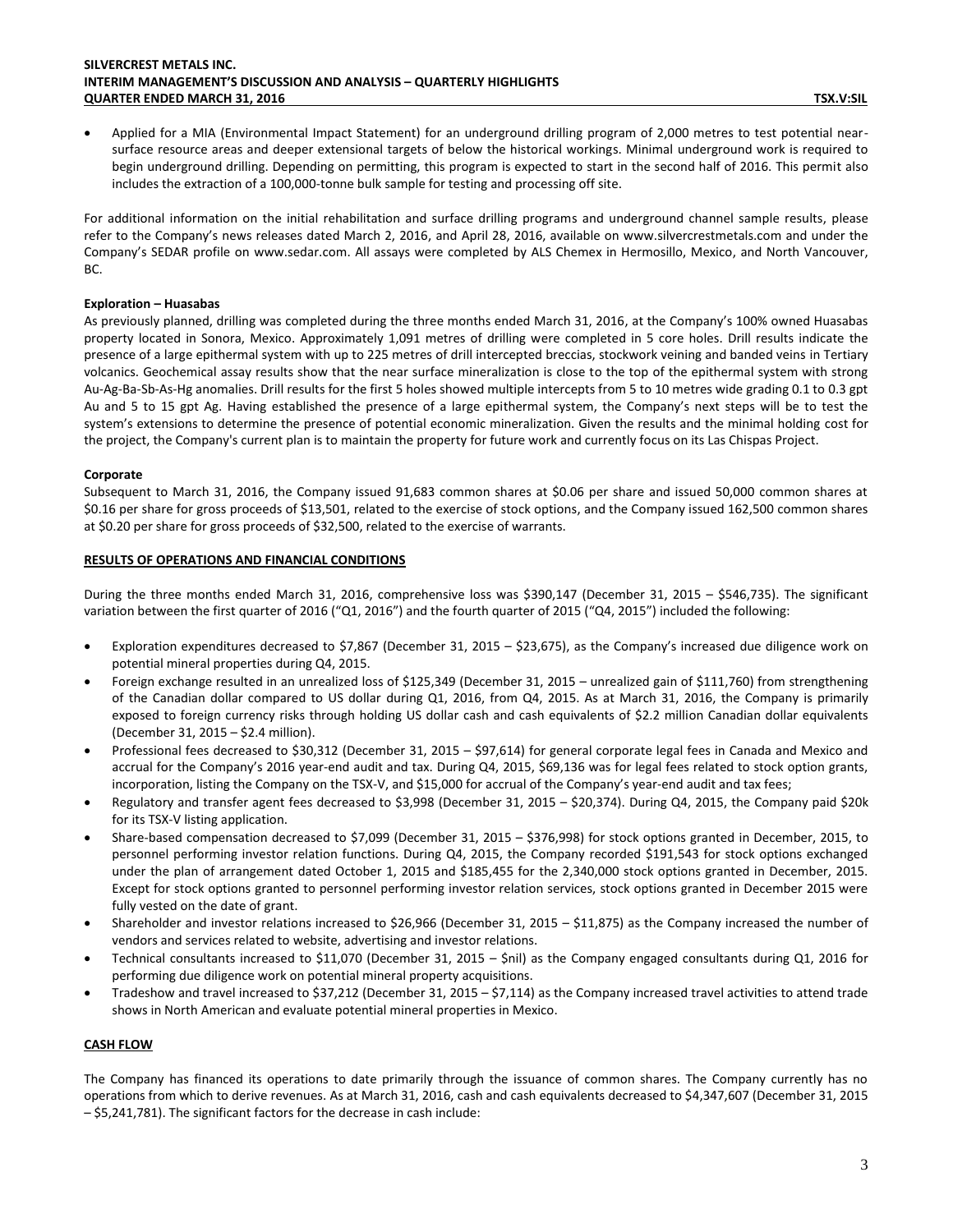# **SILVERCREST METALS INC. INTERIM MANAGEMENT'S DISCUSSION AND ANALYSIS – QUARTERLY HIGHLIGHTS QUARTER ENDED MARCH 31, 2016 TSX.V:SIL**

- \$463,813 used in operating activities (see "Results of Operations and Financial Conditions" section above).
- \$437,114 used in investing activities, primarily from the payment of \$432,881 (December 31, 2015 \$159,284) towards exploration and evaluation expenditures related to its Mexico properties (see "Liquidity and Capital Resources Outlook – Assets" section below).
- \$6,750 provided by the issuance of capital stock related to the exercise of options.

# **LIQUIDITY AND CAPITAL RESOURCES OUTLOOK**

#### **Assets**

As at March 31, 2016, the Company held cash and cash equivalents of \$4.3 million (December 31, 2015 – \$5.2 million) and short term investments of \$2.0 million (December 31, 2015 – \$2.0 million).

Amounts receivable balance of \$40,056 (December 31, 2015 – \$94,467) consists primarily of \$18,544 (December 31, 2015 – \$78,565) due from Goldsource Mines Inc. ("Goldsource") (see "Related Party Transactions" section) and interest receivable of 11,601.

Taxes receivable increased to 97,806 (December 31, 2015 – \$45,499), which consisted of value added taxes in Mexico of \$75,210 (December 31, 2015 – \$32,975) and goods and services taxes in Canada of \$22,596 (December 31, 2015 – \$12,524) that the Company has paid and due to be refunded. The Company believes the balance is fully recoverable and has not provided an allowance.

Equipment increased to \$53,476 (December 31, 2015 – \$50,760) for the purchase of additional office equipment and computer hardware.

Exploration and evaluation assets increased to \$1,103,468 (December 31, 2015 – \$622,721), primarily from concession payments on all properties, assays, camp costs, drilling, salaries and remuneration incurred at Las Chispas and Huasabas properties and technical consultant services incurred at the Guadalupe property.

#### **Liabilities**

As at March 31, 2016, accounts payable and accrued liabilities amounted to \$130,035 (December 31, 2015 – \$117,531), which relates to various contractual commitments in the normal course of business.

# **Liquidity Outlook**

While the Company currently has no source of revenue, management believes the Company's cash and cash equivalents of \$4.3 million, short-term deposit of \$2 million contributing to working capital of \$6.4 million (as of March 31, 2016), will be sufficient to fund the 2016 exploration work as described in the Exploration Milestones section above, as well as general working capital requirements for the next 12 months. In order to facilitate the management of its capital requirements, the Company prepared annual expenditure budgets which will be revised periodically based on results of its exploration programs, availability of financing and industry conditions. The Company's financial success is dependent on its ability to discover economically viable mineral deposits. Based on exploration and drilling results, the Company may require substantial additional financing and is subject to a number of factors many of which are beyond the Company's control. There is no assurance that future equity capital will be available to the Company in the amounts or at the times desired by the Company or on terms that are acceptable to it, if at all.

# **COMMITMENT, EVENTS AND UNCERTAINTIES**

There was no commitment, event or uncertainty which materially affected the Company's operations, liquidity and capital resources during the three months ended March 31, 2016, or which may likely have a material effect going forward.

#### **RELATED PARTY TRANSACTIONS**

# **Legal fees**

During the three months ended March 31, 2016, the Company accrued legal fees of \$5,383, which were included in professional fees, to Koffman Kalef LLP, a law firm of which an officer of the Company is a partner, of which \$5,383 (December 31, 2015 – \$7,625) was payable as March 31, 2016.

#### **Key management compensation**

During the three months ended March 31, 2016, the Company paid \$26,250 in key management compensation to the Chief Executive Officer and Chief Financial Officer of the Company. The Company's key management personnel have authority and responsibility for planning, directing and controlling the activities of the Company.

# **Other transactions**

During the three months ended March 31, 2016, the Company recognized on the statement of financial position under exploration and evaluation assets \$21,948 in remuneration paid for technical services to an employee who is an immediate family member of the Chief